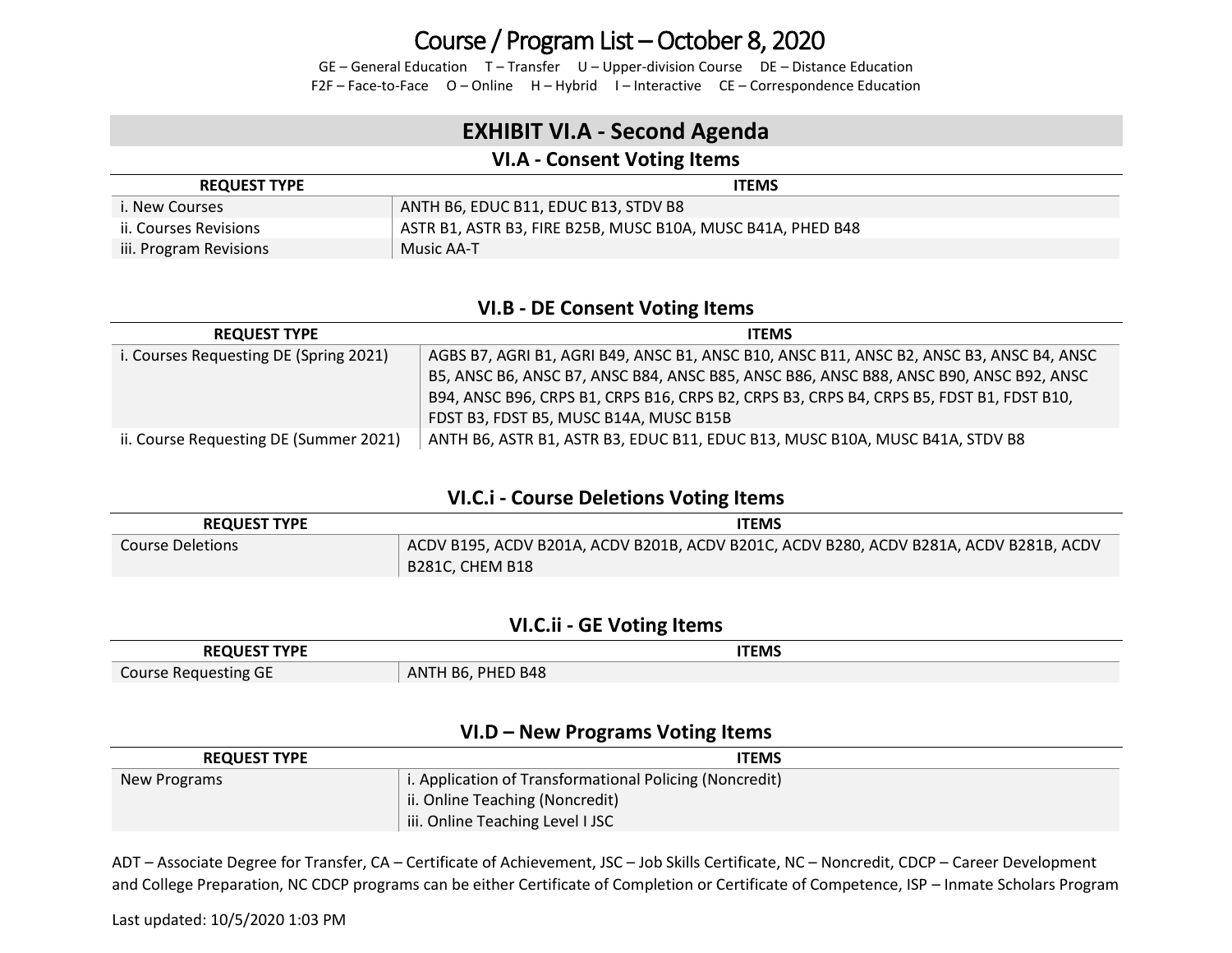GE – General Education T – Transfer U – Upper-division Course DE – Distance Education F2F – Face-to-Face O – Online H – Hybrid I – Interactive CE – Correspondence Education

### **Courses**

| <b>Review</b>    |                    |                                          |                | <b>Current</b>    | <b>Attributes</b> |                            |
|------------------|--------------------|------------------------------------------|----------------|-------------------|-------------------|----------------------------|
| Team(s)          | <b>Course</b>      | <b>Course Title</b>                      | <b>Units</b>   | <b>Attributes</b> | Requested         | <b>Request Type</b>        |
| E, GE, DE        | ANTH B6            | Medical Anthropology: Culture, Health    | 3              |                   | $T-G-F2F$         | <b>New Course</b>          |
|                  |                    | and Healing                              |                |                   | DE: H, O, I       |                            |
|                  | ASTR <sub>B1</sub> | Physics of Cosmos                        | $\overline{3}$ | T-G-F2F-H-O-I     | DE: H, O, I       | <b>Mandatory Course</b>    |
| F, DE            |                    |                                          |                |                   |                   | Revision; No               |
|                  |                    |                                          |                |                   |                   | <b>Substantial Changes</b> |
|                  | ASTR <sub>B3</sub> | Solar System                             | $\overline{3}$ | T-G-F2F-H-O-I     | DE: H, O, I       | <b>Mandatory Course</b>    |
| G, DE            |                    |                                          |                |                   |                   | Revision; No               |
|                  |                    |                                          |                |                   |                   | <b>Substantial Changes</b> |
| H, DE            | EDUC B11           | Special Populations in Education         | $\overline{3}$ |                   | T; DE: H, O, I    | <b>New Course</b>          |
| A, DE            | EDUC B13           | Social-Emotional Learning                | 3              |                   | $T-F2F$ ; DE: H,  | New Course                 |
|                  |                    |                                          |                |                   | 0, 1              |                            |
|                  | FIRE B25B          | Wildland Firefighter Safety and Survival | $\overline{3}$ | $T-F2F-O$         |                   | <b>Mandatory Course</b>    |
| <b>Co-Chairs</b> |                    |                                          |                |                   |                   | Revision;                  |
|                  |                    |                                          |                |                   |                   | No Substantial             |
|                  |                    |                                          |                |                   |                   | Changes                    |
| A, DE            | MUSC B10A          | College Choir                            | $\mathbf{1}$   | $T-G-F2F-H-O-I$   | DE: H, O          | Course Revision; No        |
|                  |                    |                                          |                |                   |                   | <b>Substantial Changes</b> |
| B, DE            | MUSC B41A          | Renegade Chorus                          | $\mathbf{1}$   | $T-G-F2F-H-O-I$   | DE: H, O, I       | <b>Course Revision; No</b> |
|                  |                    |                                          |                |                   |                   | <b>Substantial Changes</b> |
|                  | PHED B48           | Wellness Walking and Jogging             | $\mathbf{1}$   | $T-F2F-H-O-I$     | G                 | New GE Request;            |
| DE, GE           |                    |                                          |                |                   | DE: H, O, I       | No other revisions         |
|                  |                    |                                          |                |                   |                   | made                       |
| F, DE            | STDV B8            | <b>UC Transfer Experience</b>            | 0.5            |                   | $T-F2F$           | <b>New Course</b>          |
|                  |                    |                                          |                |                   | DE: H, O, I       |                            |
|                  | AGBS B7            | Introduction to Agricultural Accounting  | 3              | $T-F2F-H-O$       | DE: H, O, I       | DE Request Only; no        |
|                  |                    |                                          |                |                   |                   | other revisions made       |
|                  | AGRI B1            | Agriculture, Environment and Society     | $\overline{3}$ | $T-G-F2F-H-O$     | DE: H, O, I       | DE Request Only; no        |
|                  |                    |                                          |                |                   |                   | other revisions made       |
|                  | AGRI B49           | Agriculture Leadership Training          | $\overline{2}$ | $T-F2F-H-O$       | DE: H, O, I       | DE Request Only; no        |
|                  |                    |                                          |                |                   |                   | other revisions made       |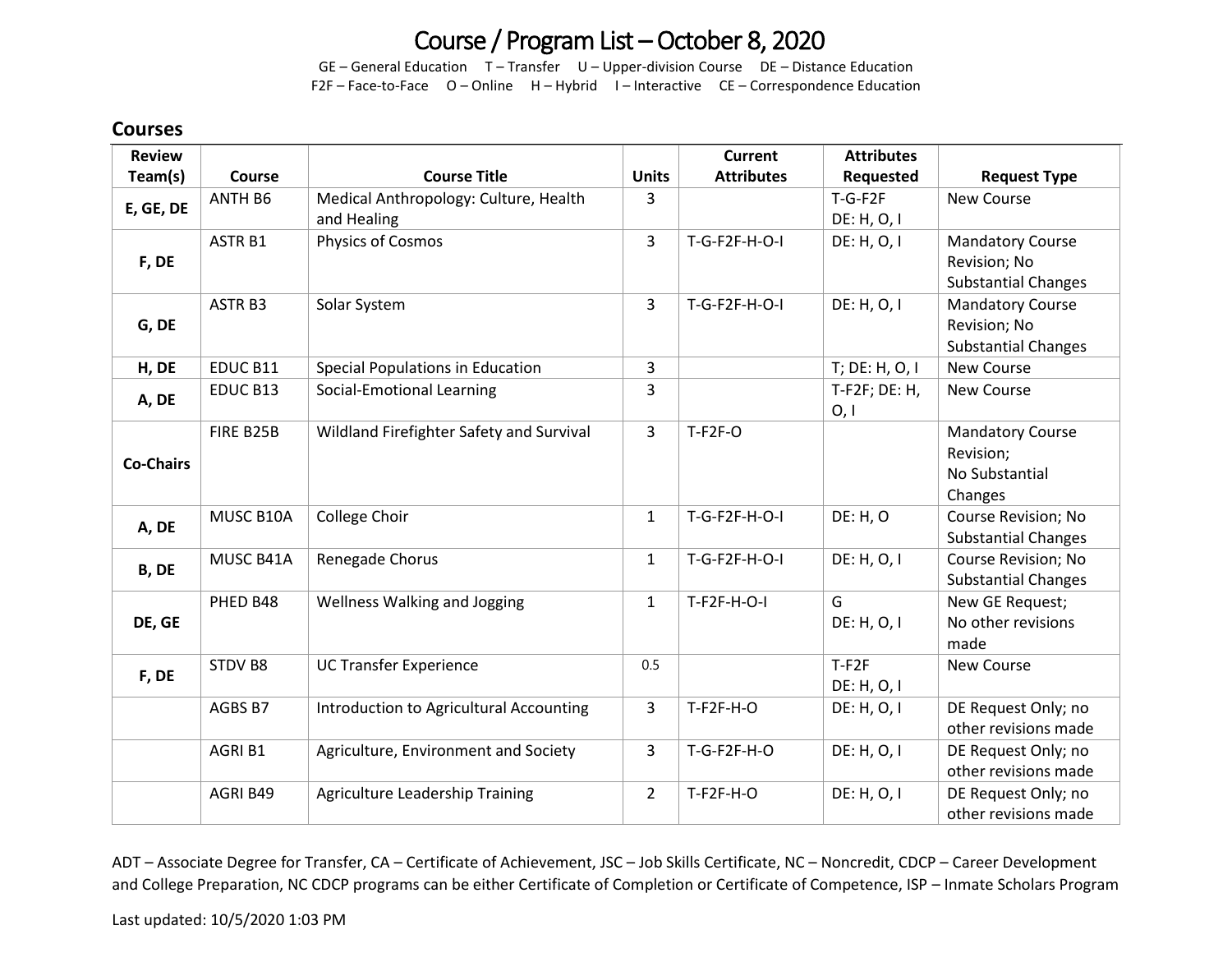GE – General Education T – Transfer U – Upper-division Course DE – Distance Education F2F – Face-to-Face O – Online H – Hybrid I – Interactive CE – Correspondence Education

| ANSC B1             | <b>Introduction to Animal Science</b>      | 3              | $T-F2F$           | DE: H, O, I | DE Request Only; no  |
|---------------------|--------------------------------------------|----------------|-------------------|-------------|----------------------|
|                     |                                            |                |                   |             | other revisions made |
| ANSC B10            | <b>Horse Production</b>                    | $\overline{3}$ | $T-F2F-H-O$       | DE: H, O, I | DE Request Only; no  |
|                     |                                            |                |                   |             | other revisions made |
| ANSC B11            | Livestock Selection/Evaluation             | 3              | $T-F2F$           | DE: H, O, I | DE Request Only; no  |
|                     |                                            |                |                   |             | other revisions made |
| ANSC B <sub>2</sub> | <b>Beef Production</b>                     | 3              | $T-F2F-H$         | DE: H, O, I | DE Request Only; no  |
|                     |                                            |                |                   |             | other revisions made |
| ANSC B3             | Sheep Production                           | 3              | T-F2F-H           | DE: H, O, I | DE Request Only; no  |
|                     |                                            |                |                   |             | other revisions made |
| ANSC B4             | Dairy Production                           | 3              | $T-F2F$           | DE: H, O, I | DE Request Only; no  |
|                     |                                            |                |                   |             | other revisions made |
| ANSC B5             | <b>Swine Production</b>                    | 3              | T-F2F-H           | DE: H, O, I | DE Request Only; no  |
|                     |                                            |                |                   |             | other revisions made |
| ANSC B6             | <b>Applied Animal Nutrition</b>            | 4              | $T-F2F$           | DE: H, O, I | DE Request Only; no  |
|                     |                                            |                |                   |             | other revisions made |
| ANSC B7             | <b>Animal Diseases</b>                     | 3              | $T-F2F-H$         | DE: H, O, I | DE Request Only; no  |
|                     |                                            |                |                   |             | other revisions made |
| ANSC B84            | <b>Small Animal Diseases</b>               | 1.5            | F <sub>2F-H</sub> | DE: H, O, I | DE Request Only; no  |
|                     |                                            |                |                   |             | other revisions made |
| ANSC B85            | Large Animal Diseases                      | 1.5            | F <sub>2F</sub>   | DE: H, O, I | DE Request Only; no  |
|                     |                                            |                |                   |             | other revisions made |
| ANSC B86            | Pharmacology for Veterinary Technician     | 1.5            | F <sub>2F</sub>   | DE: H, O, I | DE Request Only; no  |
|                     |                                            |                |                   |             | other revisions made |
| ANSC B88            | Surgery, Dental, Anesthesilogy for         | 1.5            | F <sub>2F-H</sub> | DE: H, O, I | DE Request Only; no  |
|                     | <b>Veterinary Technicians</b>              |                |                   |             | other revisions made |
| ANSC B90            | <b>Emergency Medicine, Surgery/Nursing</b> | $\overline{2}$ | F <sub>2F</sub>   | DE: H, O, I | DE Request Only; no  |
|                     | Procedures for Veterinary Technicians      |                |                   |             | other revisions made |
| ANSC B92            | <b>Clinical Pathology for Veterinary</b>   | $\overline{2}$ | F <sub>2F</sub>   | DE: H, O, I | DE Request Only; no  |
|                     | Technicians                                |                |                   |             | other revisions made |
| ANSC B94            | Caged Birds, Laboratory, and Exotic Animal | $\overline{2}$ | F <sub>2F</sub>   | DE: H, O, I | DE Request Only; no  |
|                     | Medicine                                   |                |                   |             | other revisions made |
| ANSC B96            | Radiology, Ultrasound, and Diagnostic for  | 1.5            | F <sub>2F</sub>   | DE: H, O, I | DE Request Only; no  |
|                     | <b>Veterinary Technology</b>               |                |                   |             | other revisions made |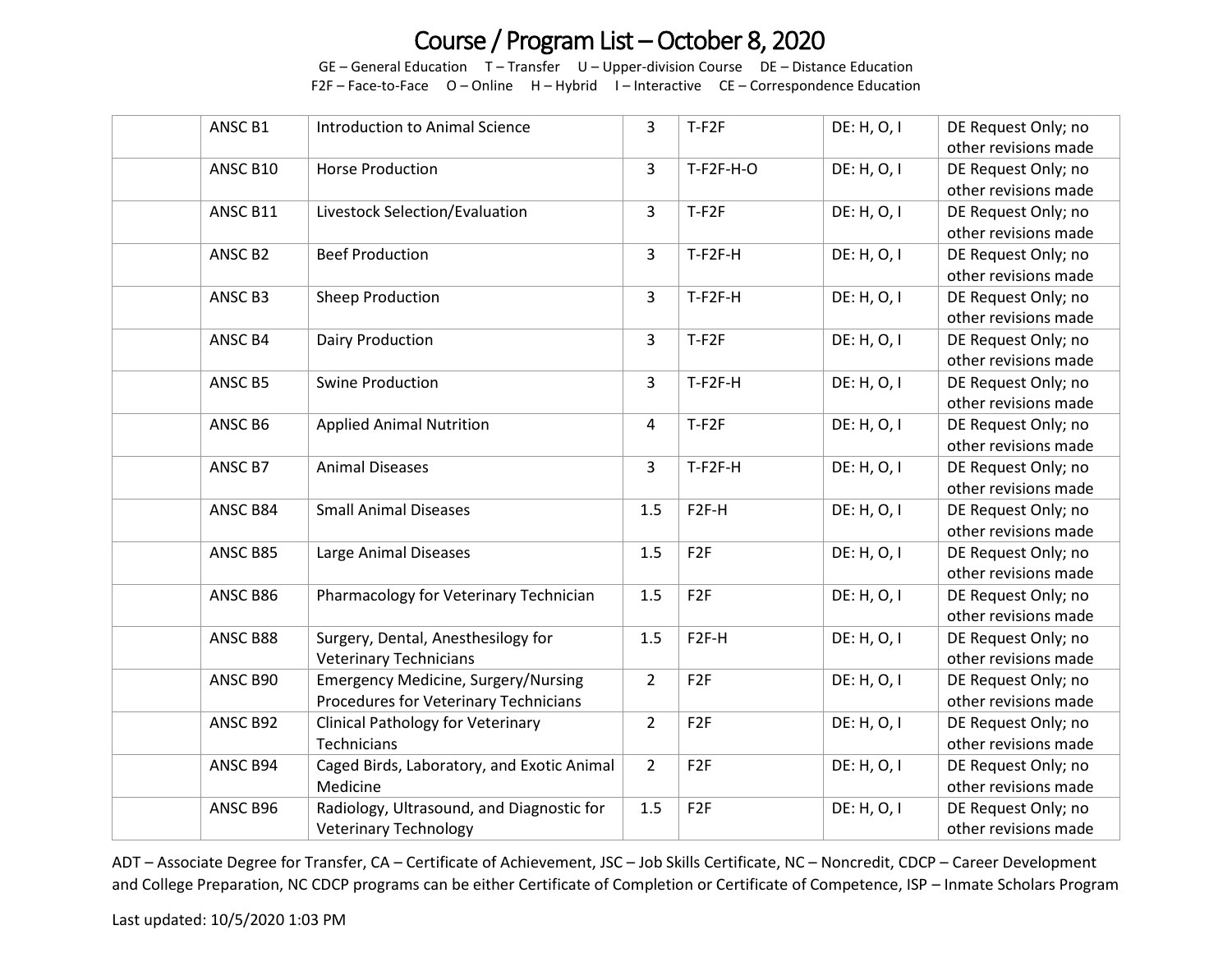GE – General Education T – Transfer U – Upper-division Course DE – Distance Education F2F – Face-to-Face O – Online H – Hybrid I – Interactive CE – Correspondence Education

| CRPS B1      | Principles of Crop Production                | 3            | T-G-F2F-H       | DE: H, O, I | DE Request Only; no  |
|--------------|----------------------------------------------|--------------|-----------------|-------------|----------------------|
|              |                                              |              |                 |             | other revisions made |
| CRPS B16     | Introduction to Viticulture                  | 3            | T-G-F2F-H       | DE: H, O, I | DE Request Only; no  |
|              |                                              |              |                 |             | other revisions made |
| CRPS B2      | Forage Crops                                 | 3            | $T-F2F-H-O$     | DE: H, O, I | DE Request Only; no  |
|              |                                              |              |                 |             | other revisions made |
| CRPS B3      | Integrated Pest Management                   | 3            | $T-F2F-H-O$     | DE: H, O, I | DE Request Only; no  |
|              |                                              |              |                 |             | other revisions made |
| CRPS B4      | <b>Vegetable Production</b>                  | 3            | T-F2F-H         | DE: H, O, I | DE Request Only; no  |
|              |                                              |              |                 |             | other revisions made |
| CRPS B5      | <b>Plant Science</b>                         | 3            | $T-G-F2F$       | DE: H, O, I | DE Request Only; no  |
|              |                                              |              |                 |             | other revisions made |
| FDST B1      | Introduction to Food Science and             | 3            | T-F2F-H         | DE: H, O, I | DE Request Only; no  |
|              | Technology                                   |              |                 |             | other revisions made |
| FDST B10     | <b>Food Systems Management</b>               | 3            | T-F2F-H         | DE: H, O, I | DE Request Only; no  |
|              |                                              |              |                 |             | other revisions made |
| FDST B3      | Principles of Food Science                   | 3            | T-F2F-H         | DE: H, O, I | DE Request Only; no  |
|              |                                              |              |                 |             | other revisions made |
| FDST B5      | <b>Food Processing Technology</b>            | 3            | T-F2F-H         | DE: H, O, I | DE Request Only; no  |
|              |                                              |              |                 |             | other revisions made |
| MUSC B14A    | College Choir                                | $\mathbf{1}$ | $T-G-F2F$       | DE: H, O, I | DE Request Only; no  |
|              |                                              |              |                 |             | other revisions made |
| MUSC B15B    | Ear Training and Sight Training              | $\mathbf{1}$ | $T-F2F$         | DE: I       | DE Request Only; no  |
|              |                                              |              |                 |             | other revisions made |
| ACDV B195    | <b>Basic Computer Literacy</b>               | $1 - 3$      | F <sub>2F</sub> |             | Deletion             |
| <b>ACDV</b>  | <b>Reading for Academic Success</b>          | $0.5 - 1$    | F <sub>2F</sub> |             | Deletion             |
| <b>B201A</b> |                                              |              |                 |             |                      |
| <b>ACDV</b>  | <b>Writing for Academic Success</b>          | $0.5 - 1$    | F <sub>2F</sub> |             | Deletion             |
| <b>B201B</b> |                                              |              |                 |             |                      |
| <b>ACDV</b>  | <b>Basic Math Skills for Acadmic Success</b> | $0.5 - 1$    | F <sub>2F</sub> |             | Deletion             |
| <b>B201C</b> |                                              |              |                 |             |                      |
| ACDV B280    | <b>Strategies for Student Success</b>        | 0            | F <sub>2F</sub> |             | Deletion             |
| <b>ACDV</b>  | Supervised Tutoring - Computer: Reading      | $\pmb{0}$    | F <sub>2F</sub> |             | Deletion             |
| <b>B281A</b> |                                              |              |                 |             |                      |